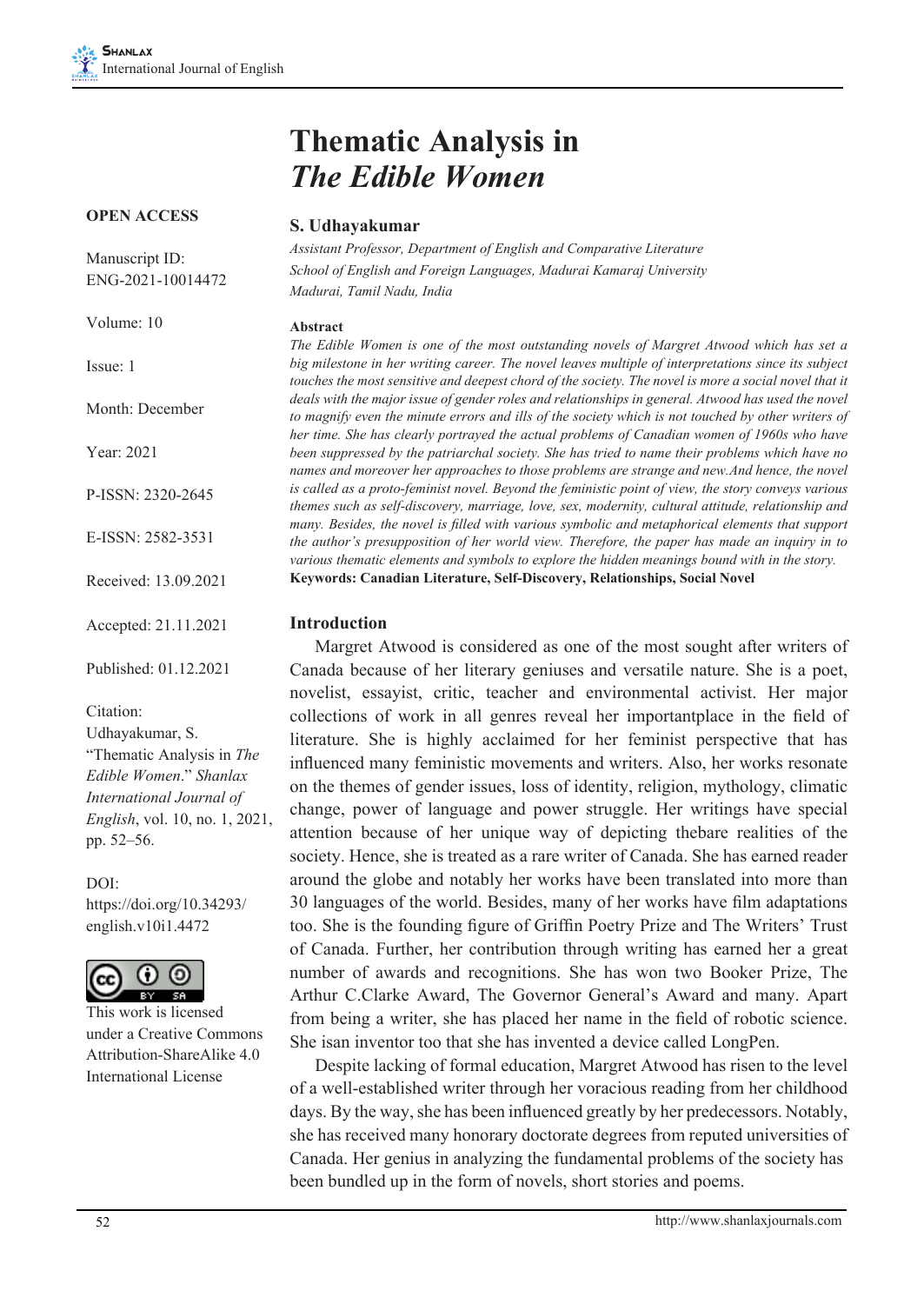*The Edible Woman* is her first novel that has elevated her to the level of a great writer. Moreover, the novel has engraved the feminist image up on her very firmly. She has written more than a dozen of novels. Some of her popular works are *The Handmaid's Tale*, *Cat's Eye, The Robber Bride, Alias Grace, The Blind Assassin and The Madd Addam Trilogy*. Her book *The Testaments* has been the number one bestseller globally in the year 2019. Apart from her novels, her poetry collections are widely popular among the literary circle.

Atwood is known for her large number of readership that she has made an emotional bonding with her readers through her sensible writing. She excels in tying the fictional characters and readers emotion with the most insightful words. She pierces in to the reader's subconscious taking the complex issues in hands. Hence, she is considered as the bold writer of Canada as she wisely handles controversial and taboo topics with clear vision. She mainly addresses fundamental issues regarding sexual power politics, gender stereotypes, gender roles which seems to be the recurring problems of women in the Canadian multicultural society. She wishes to play an invisible role in bring a change in the society. She has remarked this, "I would like to be the air that inhibits you for a moment only. I would like to be that unnoticed and that necessary."

*The Edible Woman* is considered as a protofeminist work that centers on women's issues. In fact, the rise of second wave feminism and the publication of the novel have coincided with each other and hence, the novel is received as a feminist work by the critics as well as by her readers. However, Atwood calls the novel as a social realism novel that she says, "I don't consider it feminism; I just consider it social realism." Indeed, the bare reality of the society isreported using symbolism and metaphors as the medium. Though, the novel is interpreted using various feministic theories by many, there are lot of thematic elements imparted within the context of the Canadian society. The themes such as relationships, marriage, love, self-discovery, sex, cultural attitude, food, victimization etc. have shaped it as a complete social realism novel. Moreover, the conflict of the novel is very crucial that the protagonist's internal conflict is resolved thorough a symbolic cake

episode. Therefore, the connection between the title of the novel and the cake symbolism convey the central message of the story.

Margret Atwood has given much care to the characters' role to reflect the society as such. Mainly, the issues on relationships as husband and wife, as mother, father, son, daughter, friends, relatives, collogues, roommates, and neighbors are greatly exposed through the clear language and actions. With a limited number of characters, Atwood has explained the problems that take place with in every relationship. All the characters of the novel are directly or indirectly related to the protagonist Marian. Accordingly, the level of her relationship with each of them varies based on her acquaintance with them. Ainsley Tewce is Marian's roommate, Peter is her boyfriend, Clara is her high school as well as College mate, Joe is Clara's husband, Duncan is her client and later becomes very close to her, Len Slank is her college mate and friend, Trigger is Peter's friend, the land lady and landlady's daughter are the owner of the room where Marian stays, Bogue is her HOD and the threes virgins Emmy, Lucy, and Millie are her office colleague. These characters' association with Marian has been shown under two aspects that one is a good and healthy relationship and the other one is a troubled or problematic relationship.

Marian McAlpin experiences the most problematic and troubled relationship with Peter the lawyer. The young and the educated woman, Marian be friends Peter a lawyer and a perfect provider. Peter is a man of perfection; he is smart, well-built and settled in his life in all aspects. Both of them have modernistic and unconventional ideas regarding marriage in the beginning. Later, Peter changes his attitude and proposes her for marriage. He turns conventional and tries to justify his stance. He says.

"A fellow can't keep running around indefinitely…. the clients like to know you've got a wife, people get suspicious of a single man after a certain age,… Marian, I know I can always depend on you…"

Marian's opinion regarding marriage is very practical. She makes a rational choice that he would be the perfect partner for her life and eventually, she accepts Peter.

"I've never been silly about marriage the way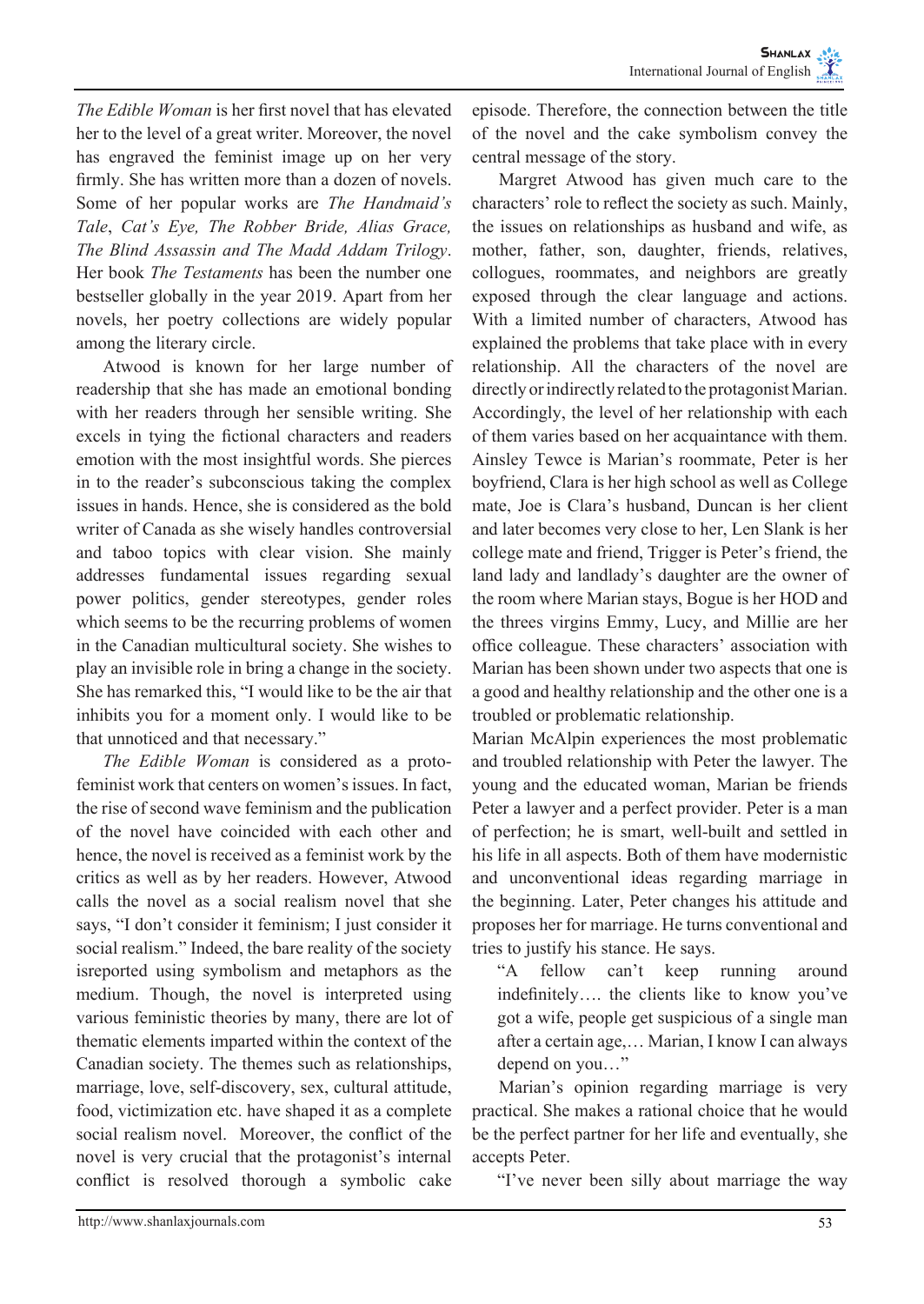Ainsley is… and life isn't by principles but by adjustments,"

As they step into a new relationship, they undergo some psychological changes. After the engagement, as the friendly relationship moves to a husband and wife relationship, Marian starts to sense Peter's domination. She expects Peter to be the same even after taking the role of a husband but he behaves like a usual traditional husband. The new relationship has demanded a lot of changes from her; especially, she is forced to depend upon husband for all matters like decision making, choice of dress etc. When she realizes that she is controlled by Peter, she repels. Peter even comments on that, "The problem with you is, you're just rejecting your femininity." Indeed, the repulsion has come from her subconscious mind and out of her body. She gets eating disorder and lack of interest on day-to-day activities. "Marian's protest is silent: it is manifested in terms of her body and we have to decode that body if we are able to understand the language of its protest." Her body's abnormal and artificial behavior indicates her non-acceptance of the gender role. Her body and subconscious urge her conscious to break the relationship with Peter.

Marian's relationship with Duncan doesn't create any problem because he maintains his unconventional behavior till the end. Also, Marian's autonomy hasn't been disturbed by his unchanging behavior. He is opposite of Peter in every aspect. Duncan is a graduate student who is unsettled yet. She calls him "Cadaverously thin" because of his thin and melancholic look. He is unattractive and even says lies. Duncan's character is similar to the character of Huck in *Huckleberry Finn* by Mark Twain in which, Huck is identified as the archetypal character of American dream who goes on adventurous trip. Duncan is bit adventurous by nature. Marian infatuates on him by pity. However, Marian feels no loss of identity with Duncan as she exerts little domination on him. In fact, he has tried to peel off her social masks and has made her to feel the real happiness of life. Certain times, he tries his manipulative techniques on her which she takes positively. Moreover, she doesn't feel that he is literally consuming her even, when he eats up the left over piece of cake that she had offered to Peter.

Marian's relationship with her office colleagues

has also created bit uncomfortable to her. She hates the hierarchy followed in her workplace. Her male colleagues occupying the upper portion of the office makes her feel their domination on women. Moreover, they hold the high level position and women have been assigned lowly regarded work. This kind of practice has affected her psychologically. Moreover, she treats the three office virgins as the representation of the society. She moves with them very carefully. During a heated argument with her fiance, she speaks gently with him after noticing the presence of the three.

Her friendly relationship with people like Ainsley, Clara, and Len has only made a positive impact on her personal life. Though, Ainsley and Marian have less common traits and behaviors, they jell with each other in every matter. Ainsley is aggressive and questful. She protests the domination of the patriarchy that she objects the system of marriage. However, Ainsley decides to beara child without wedlock which is disliked by Marian. Clara is a perfect example for the self-sacrificing traditional mother who lost herself completely after being pregnant constantly. Marian learns the perils of being a perfect traditional housewife by seeing the life of Clara. She even has a smooth relationship with her womanizer friend Leonard Shank, her college friend because he never interferes in her personal life.

Anti-marriage is the key element of the novel. Atwood pictures marriage as a trap to bring women under the dominance of the patriarchal society. Marian is being trapped but her bodily and psychological resistance has released her from the trap. But Clara and Ainsley are the victims of the system of marriage. Though Clara and Joe wedded with true love, Clara's life become uninteresting because of the gender role that has troubled her a lot. She couldn't be her own. She has lost her identity and personality completely after her marriage. The society has trapped her and in a way her problems remains unexplainable. She yells at her son "bastard" that shows her anger against the society. Therefore, her life reveals that the system of marriage makes women a household worker forever. Joe is the perfect image of a conventional husband. He says, "He tends any way to think of all unmarried girls as easily victimized and needing protection."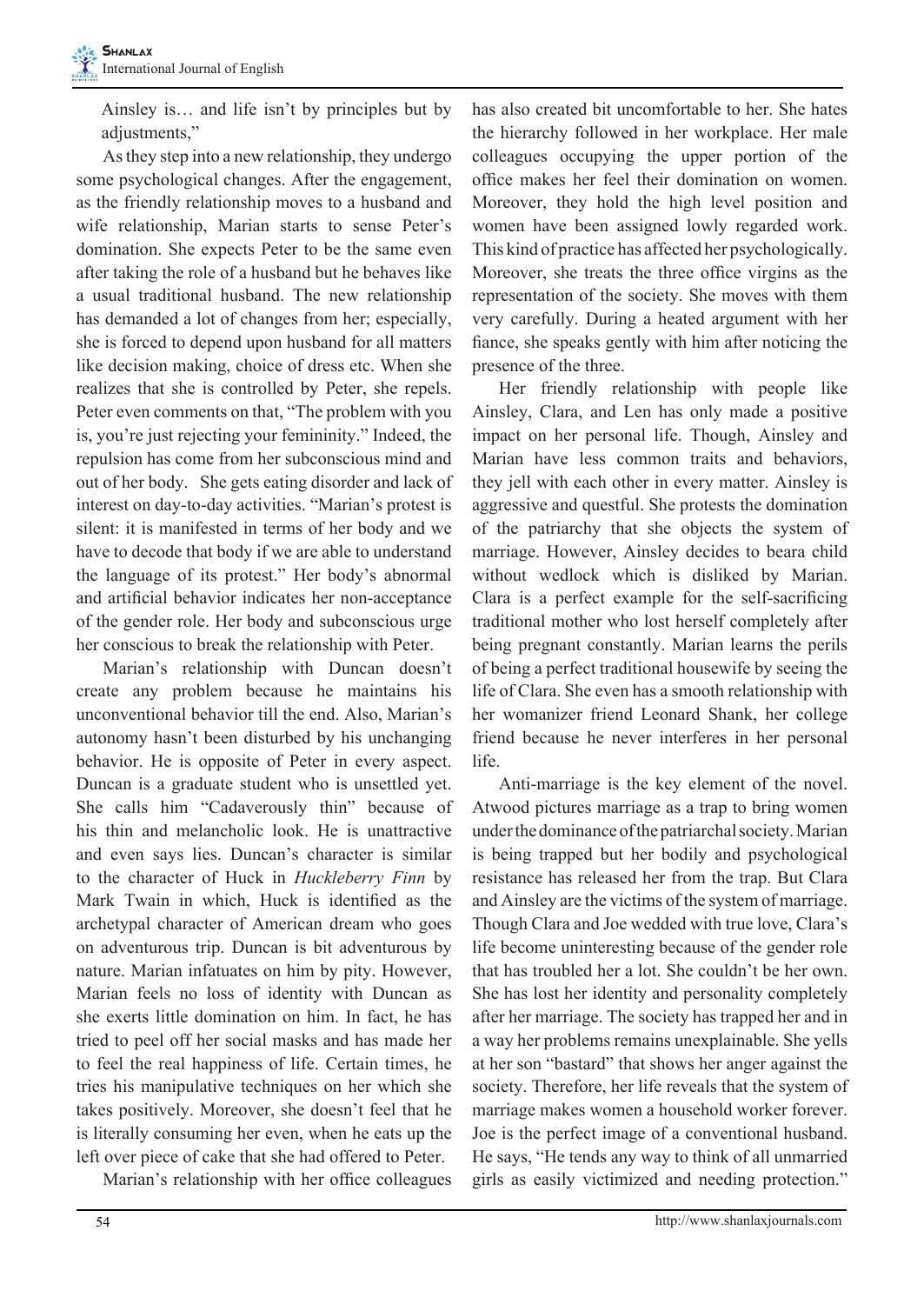He believes that marriage is a system which protects all women. He remarks about his wife Clara that how marriage ruined her,

"I think it's a lot harder for her than for most other women; I think it's harder for any woman who's been to university. When she gets married, her core gets invaded…"

The novel doesn't explicitly project love as an important component of life. For Atwood, marriage and love is same that it is a tool to trap women under the male hegemony. Joe and Clara are united by love; however, their love doesn't last forever when gender role peaks in. This is evident when Marian visits Clara's house where she witnesses their loveless and uninteresting life.

The novel's depiction makes clear that sex is an inevitable part of life. The very title of the novel gives an erotic impression. Nevertheless, the title ironically suggests that women are not a product of consumption. Atwood brings out the opposing views of the society regarding sex. Millie, Lucy, and Emmy are collectively known as office virgins whom Atwood refers as the representatives of the 1960s traditional women. These girls believe virginity to be protected for their marriage. Marian is bit modern in all aspects; however she has less regards for sex. She uses sex to know Peter's true nature. At a time, Peter attempts sex with her in a bathtub to kill his depression. This act of being very spontaneous makes her to think suspicious of him. Marian doesn't want anyone to enjoy her body for their benefit. She also beds with Duncan with whom she never feels that her body is objectified. Ainsley when tries to seduce Len, she treats him as an object of sex and as a giver of baby. Ainsley and Len's relationship is seen as the reversal of gender roles. Usually, men try to seduce women but Ainsley's act is bit unusual. Len feels that he has been objectified in their pursuit, he says to her,

"All along you've only been using me. What a moron I was to think you were sweet and innocent, when it turns out you were actually college-educated the whole time! Oh, they're all the same. You weren't interested in me at all. The only thing you wanted from me was my body."

This kind of statement is unusual from a man. Len understands that the reason for her such attitude

is because of her education. He says "That's what we get then for educated women. They get all kinds of ridiculous ideas."

Food is used as an important tool to find solution to the internal conflict of the protagonist. Marian develops eating disorder because of her body's resistance to a new condition. She connects this incident with her childhood memories that she used to keep food for her doll and the next day, she used to see the same food not eaten by it. Now, she imagines herself as a lifeless doll that is being controlled by Peter. Though, it is a symbolic representation, the image of doll has been settled in her subconscious mind which now revolts with her conscious mind as Peter tries to dominate her. She conducts a test to Peter in which, she presents a cake in the shape of a woman. Peter doesn't eat that and so he fails in the test. In fact, food is meant to eat but Peter sees it as Marian which itself indicates his perception on Marian as a product of consumption or an object. But, Duncan eats the remaining of the cake that shows he sees cake as just anedible product. Atwood's cake episode has Christian connotation too. Jesus Christ at the last supper offers bread and wine to his disciples, saying it is My flesh and blood.

"Jesus took bread, and when he had given thanks, he broke it and gave it saying, "Take and eat; this is my body." Then he took a cup, and when he had given thanks, he gave it to them, saying, "Drink from it, all of you. This is my blood of the covenant, which is poured out for many for the forgiveness of sins." (Matthew 26: 26-28)

Jesus Christ has used food as a symbolic representation of his flesh and blood. For Jesus Christ, eating and drinking the bread and wine is to believe in Him so that they would become his own people. In the similar way, Marian uses the food as a token of their communion. She believes, eating the cake would make their bond stronger. This cake episode has brought a spiritual transformation in her. She is able to reconstruct her personality.

# **Conclusion**

To conclude, the themes of the novel pin point very clearly the negative aspects of the society and culture. As by the statement, "Man is a social animal", human beings have to live their life by sharing and